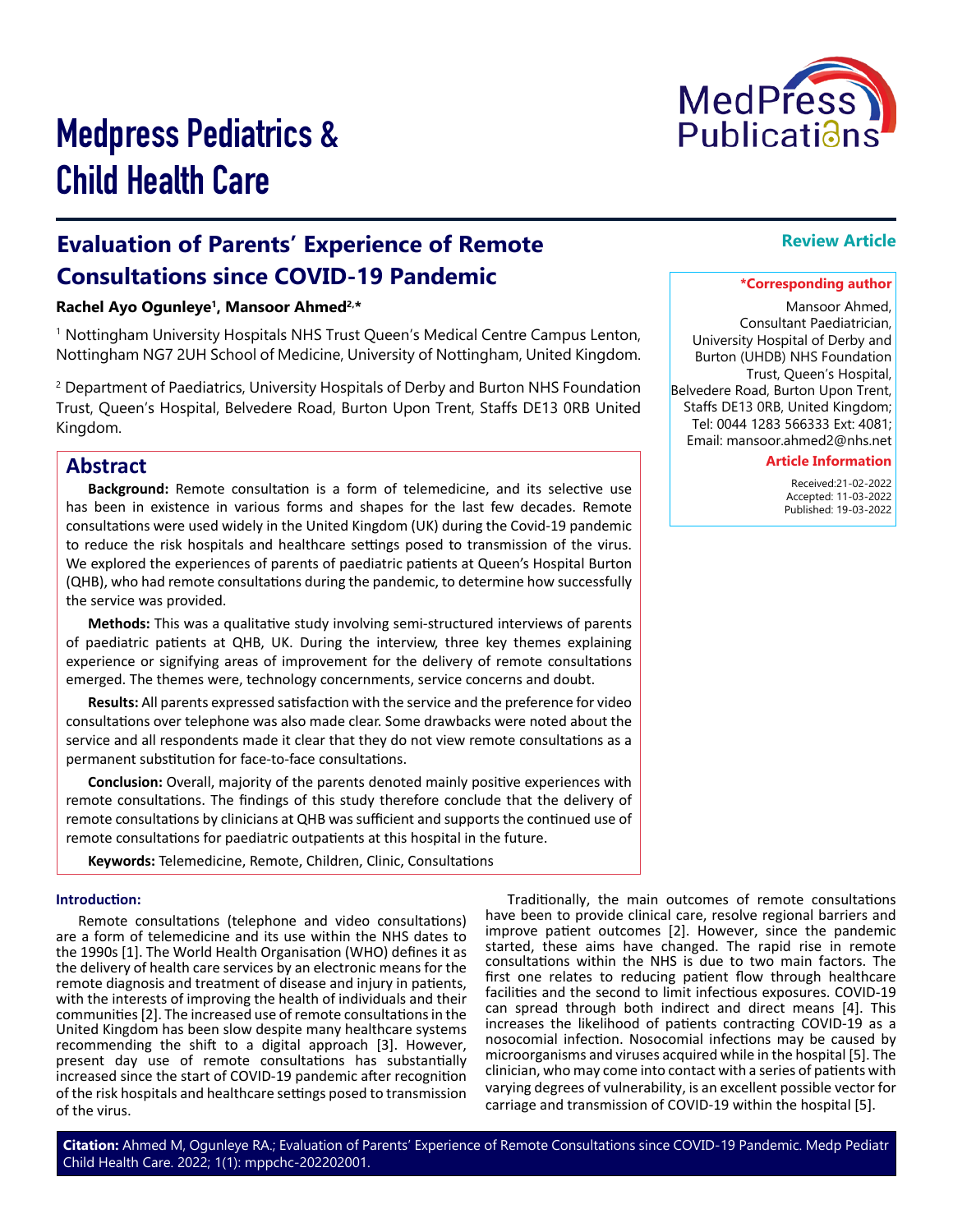The current research focuses on the perspectives of parents of children who have had remote consultations since the pandemic. There are likely to be inconsistencies and differences in the experiences of patients as opposed to experiences of the parents. This is likely because, the parents were not seeking direct help for their own conditions. This study explored the experiences of parents of paediatric patients at Queen's Hospital Burton (QHB), who had remote consultations during the pandemic, to determine how successfully the service was provided. The current study used a methodology that allowed for the investigation of not just the experiences, but also how the parents interpreted these encounters. By analysing parental experience of paediatric outpatient clinic consultation at QHB who used remote consultation, an evaluation of the service standards was achieved.

We present this qualitative study in accordance with the COREQ checklist (Suppliamentry file).

#### **Methods:**

#### **Study design:**

This service evaluation examined the experience of remote consultations (telephone and video consultations) offered to the parents of paediatric outpatients at QHB. The evaluation aimed to establish how well QHB delivered remote consultations by analyzing the experiences of the parents in order to deduce what improvements can be implemented to enhance service delivery. The team providing remote consultation included the Paediatric clinic medical and nursing staff at QHB within the University hospitals of Derby and Burton NHS Foundation trust.

#### **Setting: How were the participants approached?:**

Purposive random sampling obtained a relatively homogenous sample of participants who were parents of paediatric outpatients at QHB. Study information was given to all the participants including the explanation of the purpose of the interviews and informed/voluntary consent was obtained prior to the interviews. Participants were taken to a private room to conduct their interviews face to face after attending any required clinic appointments.

#### **Inclusion Criteria:**

All patients and parents included in the service evaluation had experienced at least one form of remote consultation since the COVID-19 pandemic.

#### **Exclusion Criteria:**

Patients/parents who had used any form of remote consultation prior to the pandemic were excluded from the data. The data obtained during the pilot interview was also excluded from the final data analysis.

#### **Interviewer:**

All the interviews were conducted by one interviewer (RAO) who was a student at the School of Medicine @ Nottingham University United Kingdom at the time of data collection. Relevant articles were consulted by the interviewer prior to conducting the interviews. The articles have been signposted in the text and detailed in the reference section.

#### **Informed consent:**

Participants were taken to a private room to conduct their interviews after attending any required appointments and were reminded that they could withdraw from the interview at any

given point. Participants were also asked to sign an informed consent form to gain written consent. Ethical approval was not required as this was classed as service evaluation project.

#### **Sample size justification:**

Bowling [6] and Smith and Osborn [7] recommend including three to six participants in an Interpretative phenomenological analysis (IPA) study. Six participants were interviewed as part of this study one of which was for the pilot interview. The smallscale sample size was appropriate for IPA's idiographic approach, which selects the most useful subjects for information about the phenomenon that is being studied [7]. The data from two out of the six interviews were not included in the final analysis because one of them was for the pilot study and the other omitted since entirely different themes appeared. Thus the final sample size of this IPA study was 4. Parents of children who have used various forms of telemedicine related remote clinic consultation prior to COVID-19 were excluded from this study.

#### **Analysis:**

All interviews were recorded with the participants' consent and transcribed verbatim. For the transcription of interviews, the analytic approaches for IPA provided by Smith et al [8] were used as a guide. Additionally, transcripts were read over several times to become familiar with the accounts. This ensured that sustained interactions with the text occurred to capture the content and ambiguity of participant meanings, which are essential in IPA [9]. Before moving on to the next transcript, an ideographic technique was employed, and each transcript was thoroughly analysed.

#### **Results:**

#### **Participants:**

All interviewees were white British and parents of the patients. Five mothers and one father were interviewed with the average age being 48 (range: 44 - 55 years)

#### **Analytic procedures:**

Given the limited amount of research surrounding this subject, the study took a qualitative approach. Qualitative research in medicine apprehends the patients/parents' perspectives of healthcare, to enable professionals and providers to understand how patients and parents perceive healthcare services [10]. Semi-structured interviews were used which explored the lived experience of the participants and how they understood them [11]. Semi-structured interviews are fair and adaptable, as the investigator can ask questions in their area of interest but can also choose to explore the psychological world of the participant [11]. As a result, the interview schedule allows for flexibility, and the interviewer is free to pursue new pathways that were not initially anticipated but driven by the respondent's interests and concerns [11]. Because of these characteristics, semi-structured interviews are seen to be an excellent approach to collect ample data about participants' experiences and the interpretations they associate with them. This is especially significant when investigating an under-researched topic [12].

Furthermore, phenomenological research aims to place a variety of inputs, such as observations and measurements, into context while taking into account the participants' perceptions and experiences [13]. IPA is a methodological framework used for analysing significant life events from the viewpoint of individuals9. IPA incorporates three major elements: phenomenology, hermeneutics, and ideography, all of which are based on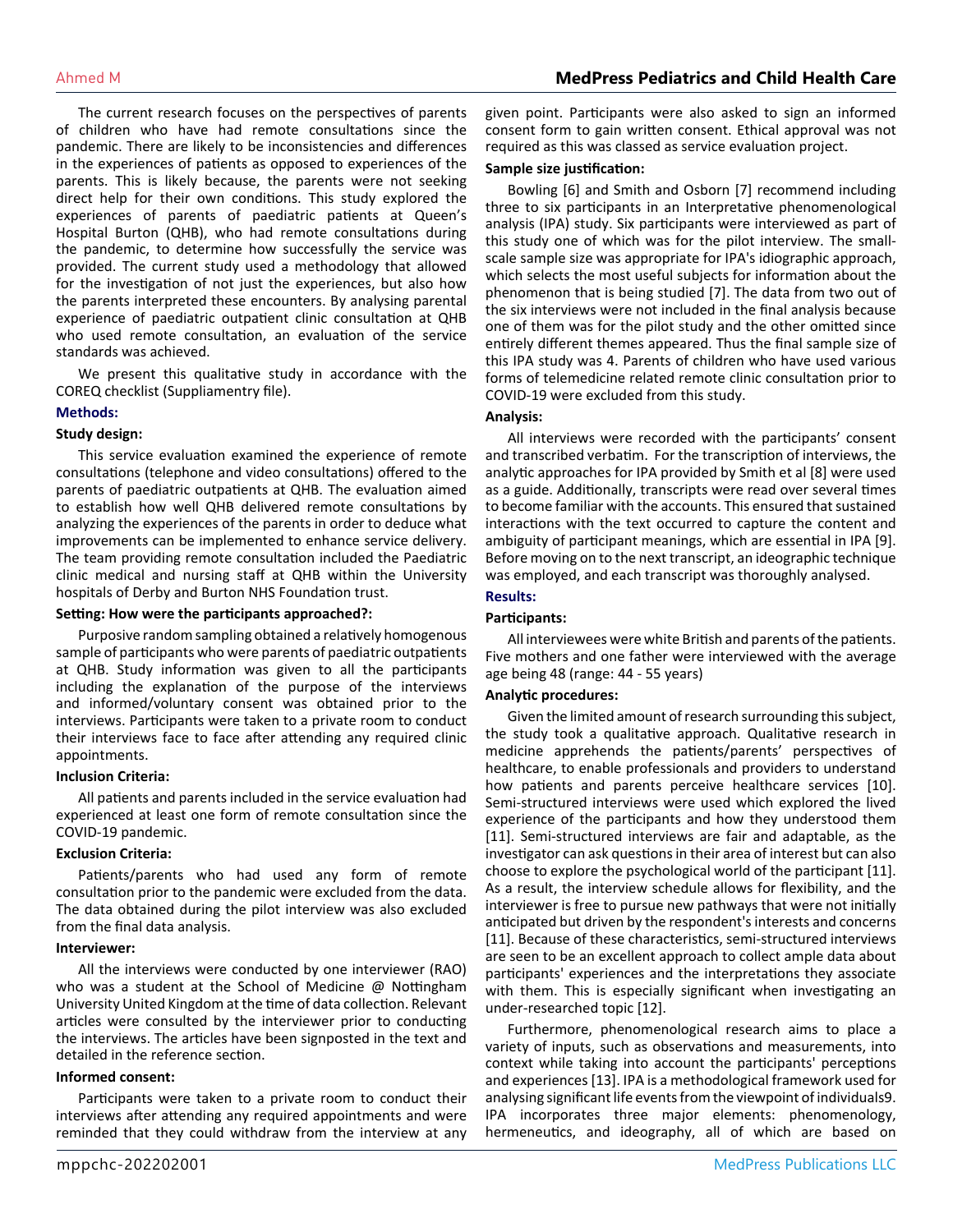physiological research principles [9]. IPA gives an understanding of how to look at and comprehend initial recollections and subsequent reflections developed as part of a lived experience and this is the phenomenology. IPA recognises the researcher's interpretative role, as well as the notion that the analytic account is always a collaborative effort between the participant and the researcher. This is referred to as a "double hermeneutic" as emphasized by Smith [9] the second theory underpinning IPA, in which the researcher tries to comprehend the participant's endeavour to grasp their own personal and social experience.

Lastly, IPA may be used as a fractional outline that encourages researchers to construct studies that take after less common pathways or not compelled by endorsed techniques with the use of small, purposively-selected and carefully-situated samples [8]. This outlines the final theory that underpins IPA: Ideography. The impact of ideography can be seen in the intricate investigation of phenomena from a comprehensive or individual perspective as experiences were analysed separately.

Three broad themes were identified, technology concernments, service discernment and doubt (Figure 1). Themes were recurrent in all respondents for their perceptions of using remote consultations during the pandemic. These themes were additionally categorised into sub-themes.



#### **Technology Concernments:**

This theme explored the parents lack of control over the threats the pandemic posed to patient safety, and perceptions that parents had when given the option to use Telemedicine. Two subordinates speak to this core theme, 'Perceptions of using technology to conduct consultations' and 'Telemedicine usability concerns". R1 specifically noted that "Initially I was nervous because I never had one of these before and I'm not a very technical person at all. But when the actual appointment took place, it was quite "easy" (R1). The conflict between wanting to use remote consultations but being sceptical of it due to it using technology has been made very evident by the parental narratives. This factor feeling is important towards using remote consultation particularly in terms of how "easy" or "difficult" parents would find the process. In terms of Telemedicine usability concerns, 3 parents commented on the efficiency remote consultation brought into light: "Because I am not that sort of

person to go on any computers or anything, I say it is so easy to do once you get into the swing of it, I don't even see why remote consultations don't take place more often… It's not complicated at all" (R3). This reinforces the ease of remote consultations found by some parents. This instance also links to the second core theme of usability concerns. The connection between finding the process easy and questioning why its use has not been normalised suggests a pattern of optimism.

#### **Service discernment:**

This theme explored the ideas of safety and comfort, convenient access to healthcare facilities and privacy reservations. Most of the parents valued the reduced need to travel to appointments to discuss their child's health and felt safer having their appointment from the comfort of their own home. "I am glad because I am vulnerable, and I am more likely to get COVID-19 so the fact I don't have to bring my daughter in for her appointment benefits me greatly (R1)" This suggests that due to an underlying health condition R1 was fearful of contracting COVID-19. However, the option for R1 to conduct her consultation from home was relieving. Convenient access to healthcare facilities was highlighted further by R4. "I have found remote consultations better when it comes to the doctors sticking to the allocated appointment times (R4)". Nearly all the patients in this study described their annoyance when it came to prolonged waiting times when attending face to face appointments. Remote consultations challenged this thought. Privacy challenges involved when using Telemedicine caused concern to R4. Concerns were expressed regarding not understanding who was monitoring and hearing the conversation. "It felt weird when I was speaking to the doctor about my child as I could not see him, so it made me wonder if anyone else was listening to the conversation (R4)". No other issues surrounding this topic were expressed during interviews, indicating that privacy reservations were not a major concern.

#### **Doubt:**

The last theme analysed the extended use of remote consultations and how patients perceived challenges of using remote consultations. 3 parents in this study had an enthusiastic approach to the continued use of remote consultations. They expressed concerns about feeling rushed, or not knowing when to speak during the consultation. "It was a bit awkward as during the remote consultation, I couldn't see the doctor so knowing when to speak in turn definitely was a bit different to usual (R2)". Despite this, it is important to note that parents are responding to their experiences of doubt based on their initial perception of remote consultation. Future and frequent use may result in a different opinion on feeling rushed or unsure as parents become more confident in using the service. Moreover, video consultations might also improve communication between the clinician and the parents/patients. All parents expressed concerns about clinicians missing clinically relevant information when using remote consultations. "The only problem is I cannot spot concerns that a doctor may see or gather during face to face appointment (R4)". "What if during a video consultation, the particular rash or problem does not show up… as well on camera that really worries me (R3)". This reinforced that parents of paediatric patients would prefer to see a doctor in person, particularly when it came to discussing more serious health concerns or for physical examination. Nevertheless, the above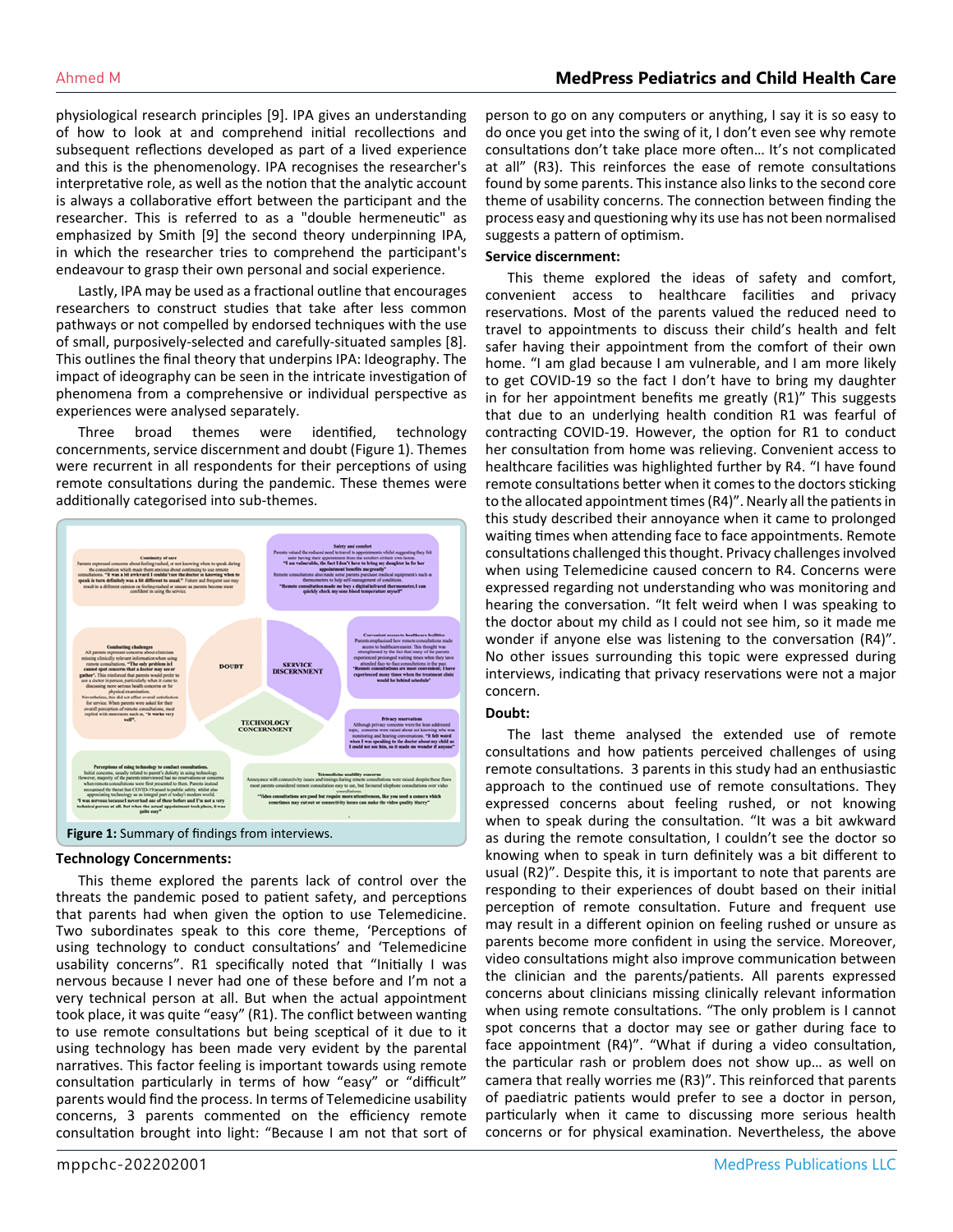# Ahmed M **MedPress Pediatrics and Child Health Care**

concerns did not affect the patient's overall satisfaction for the use of remote consultations since the pandemic. When parents were asked for their overall perception of remote consultations, most replied with statements such as, "It works very well, it is a good way to combat the challenges we are facing in society at the moment (R3)".

#### **Discussion:**

The present study sought to explore the experiences of parents of young children who have had remote consultations since the pandemic started. IPA approach of the interview data revealed three core themes, 'Technology concernments', 'Service discernment" and 'Doubt'. Scepticism in using remote consultations was exacerbated by the parents' lack of confidence in their ability to use technology and adapt to the new service. The parents' doubts were sparked by these experiences, which posed questions about the efficacy of remote consultation in thoroughly evaluating health conditions. As a result, parents insinuated that the suggested changes would significantly increase their confidence in the service.

Since previous studies had found similar results [14], the present studies theme of doubt was anticipated. However, the current study discovered that optimism was also rooted in the concept of doubt. A study conducted by Lee etal [14] investigated patient perceptions of Telemedicine for type 2 diabetes treatment using a qualitative approach. While the participants in their study had a more positive experiences with telemedicine than the parents, the report was constrained by the fact that the sample included patients who were new to Telemedicine as well as patients who had previously used telemedicine. Thus, since four of the patients in the sample were frequent Telemedicine users, a more favourable attitude toward Telemedicine could have developed prior to their inclusion in the research. This could potentially be the reason why with the concept of doubt in their study was not as distinctive compared to the present study as the study inadvertently introduced bias which skewed the findings [6].

In the present study, parents discovered that cues were difficult to visualise by using telephone consultations. This indicates that when clinicians undertake remote consultation, more empathy is needed to avoid patients being cut off or not knowing when to talk. The overall usage of Telemedicine was discussed in Car and Sheikh's systematic review [15] which summarised key challenges and benefits of Telemedicine. The study found that video consultations help patients pick up on visual signals. Since parents had proposed this to enhance the service, clinicians could opt for increased use of video consultations over phone consultations to combat this issue.

#### **Strengths and Limitations:**

The use of theoretical framework and exploratory nature of the study to guide investigation, comprehension and interpretation facilitated the main strengths of this study in understanding the parents' experience of using remote consultations since the pandemic. The study reached depth and the findings on the perceptions of remote consultations cohered with other Telemedicine studies available in the wider literature [10,14,16].

The sample size can also be seen as strength as small sample sizes in IPA ensures the best analysation of experiences [7]. The outlook of all parents was individual, but also similar, which was expected. The research gathered the true experiences of parents and results were accurately depicted by the interview data gathered, analysed, and presented. However, the researcher's singularity may be considered as a weakness of the study [6]. Supplementary research and other researchers working on this topic may have come to different conclusions about the parents' lived experiences of Telemedicine since the pandemic. Therefore, multiple perspectives on interpreting interview findings may have been observed if more researchers were involved. Despite this, the flaw was mitigated by thorough transcript data analysis and a narrative that relies on evidence from quotes to pillar the experience from respondents directly [7]. Authors acknowledge that the mean age of interviewees was 48 years which is relatively high. This can decrease the generalisation of the study results to population of all ages.

Moreover, although the research followed a rigorous analysing and documenting process, it was difficult to differentiate one's own perceptions from the consumers of telemedicine the researcher was studying. This proved challenging since experience of Telemedicine was experienced by the researcher herself. Nonetheless, keeping in mind the guidelines of IPA, precautions were taken to keep other perspectives out of the study and completely represent participants' understanding.

#### **Conclusion:**

The present study adds to the knowledge of Telemedicine and experiences with remote consultations since COVID-19 pandemic. Recently, there has been a surge of research into remote consultations due to the public health challenge posed by COVID-19. In the light of this, the current study is a timely addition to the research field. Whilst previous studies have highlighted the advantages of remote consultation, only the present study denotes key areas for change, based on the lived experience.

In conclusion, the service of remote consultations provided by QHB was carried out effectively and met the aims of providing remote healthcare during the pandemic. The study therefore supports the continued use of remote consultations for paediatric outpatients at QHB. The experiences outlined in the study are both instructive and enlightening. The relevance of this research will be determined over time, but it is hoped that the results can be used to help clinicians deliver remote consultations as effectively as possible.

#### **Financial Disclosure:**

There are no relevant financial or non-financial competing interests to report.

#### **Authors' contribution:**

RAO was involved in conception/design of the study, conducting the interviews, interview analysis/interpretation, drafting, revising and approving the final version of the manuscript. MA was involved in conception/design of the study, supervising the interviews, interview analysis/interpretation, drafting, revising and approving the final version of the manuscript.

#### **Acknowledgement:**

The authors are indebted to the parents for their time and honest opinion which enabled us to share the study findings.

#### **Conflict of Interests/Disclaimer:**

The authors have no conflicts of interest to declare